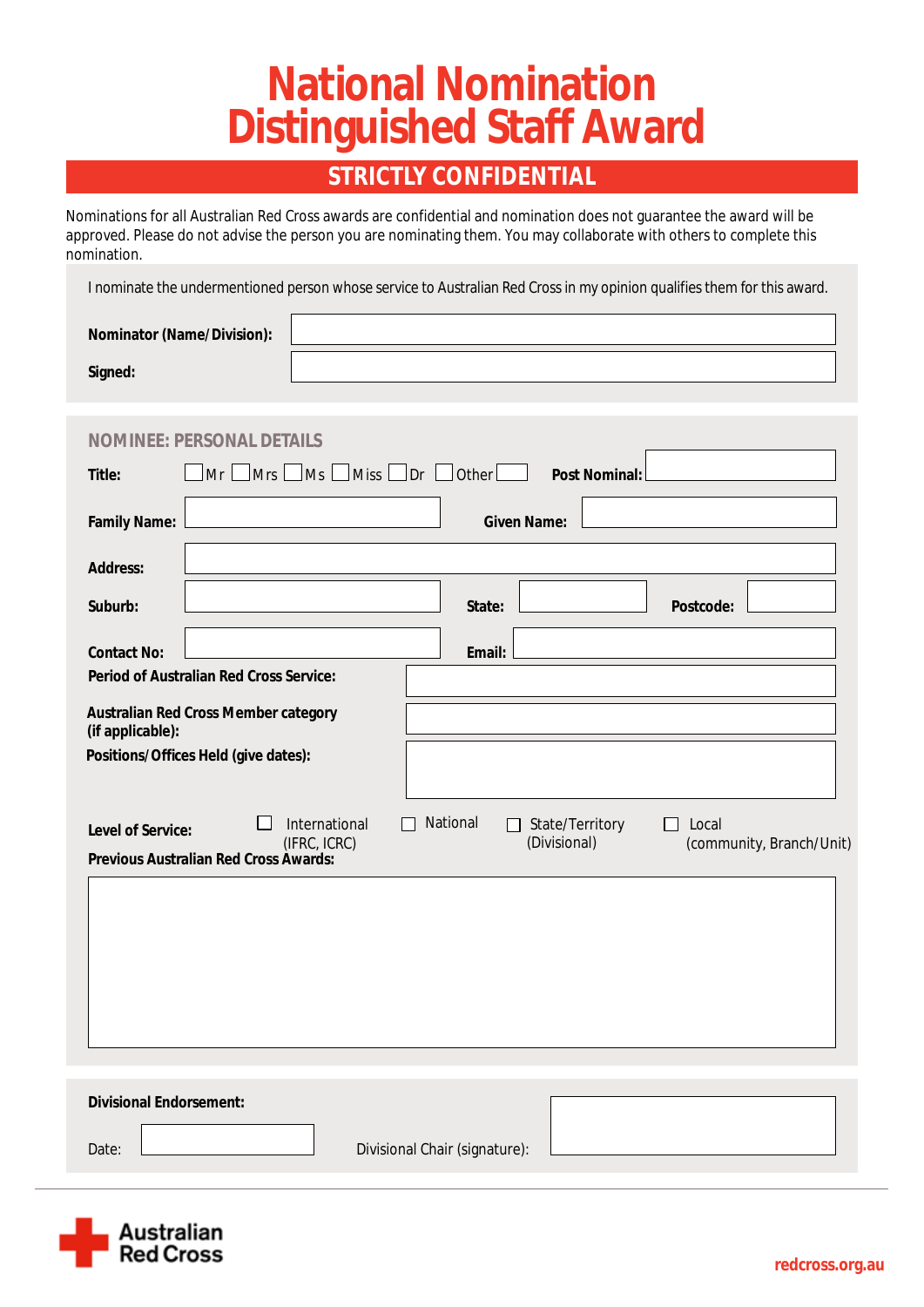## **NOMINATION CRITERIA**

#### This section is for nominators to share specific, detailed information with the members of the Awards Committee to show how the person they are nominating meets the criteria for this award.

### **Points to note:**

- This section must be completed. Incomplete nomination forms will not be accepted.
- $\bullet$ This section is read only by members of the Awards Committee(s) and will not be made public.
- Only Australian Red Cross service is relevant, do not include other activities undertaken by this person.
- This award is specifically focused on service by staff of Australian Red Cross.

### **Nomination Criteria**

1. Please give evidence that this person provided service over a sustained period of time (3 years is preferable but not essential).

2. Please give evidence that this person has provided exceptional leadership. 2 - 3 specific stories would be helpful. Serving in an 'exceptional fashion' is more than just roles taken on or length of time served. It is going above any beyond in your duties or in your care of others. Leadership is being able to 'make things happen' by sharing a vision, overcoming challenges, and bringing others with on the journey.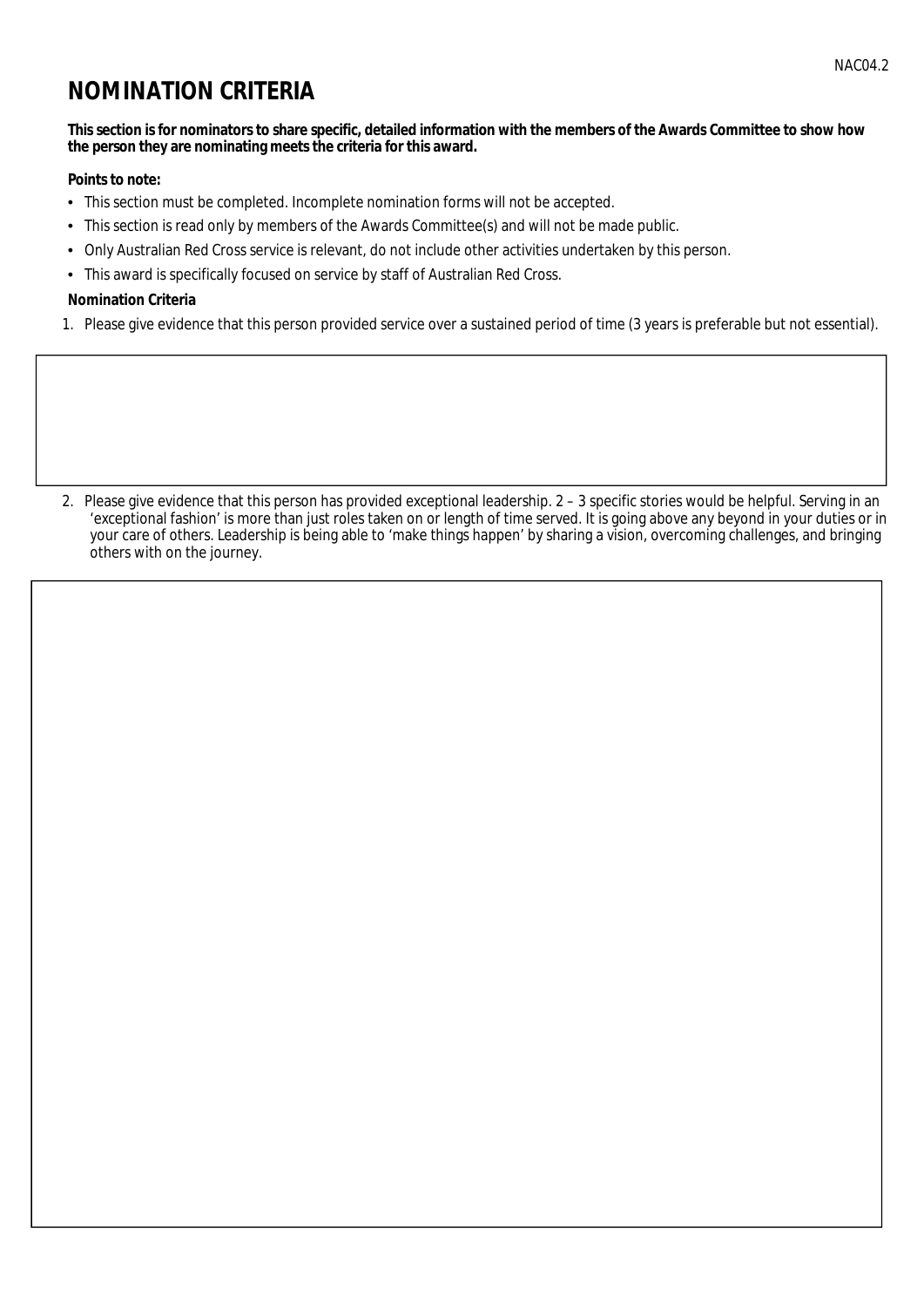# **DRAFT CITATION**

This section will be read out publicly at the presentation of the award and printed and handed to the awardee. It may also be shared online or in other media. It is not the main source of information for deciding whether or not the person receives the award.

### **Points to note:**

- The draft citation is not to exceed 300 words (unless exceptional circumstances).
- The citation will be read out when the award is presented, so it should be written formally and to a high standard.
- The citation should detail some of the reasons for the award and the way the person has contributed to Australian Red Cross.
- As only Australian Red Cross service is relevant, do not include other activities undertaken by this person.
- Avoid references to "I" (e.g. I have seen or I believe), the citation should be written in the 3rd person (e.g. Barbara has assisted with the ...). Do not include phrases such as "I recommend he be awarded..." or similar.